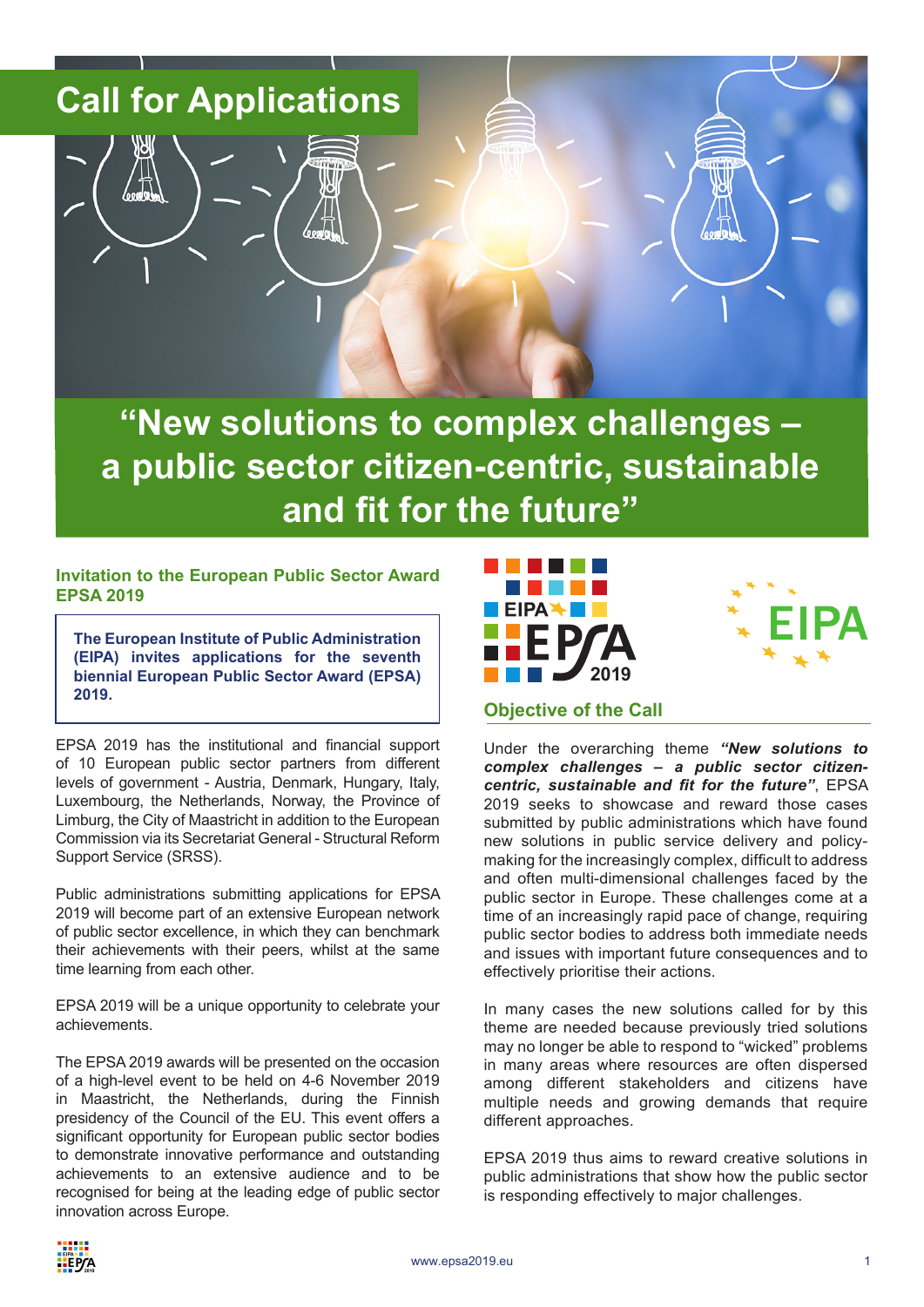# **Specific context of the topic**

Public administrations in Europe at all levels continue to face many very difficult and complex and often multiple challenges, many of which are not susceptible to rapid resolution.

Historically low levels of growth, increasing competitive pressures from outside Europe, constraints in public finances, pressures on demand for both services and social benefits as a means of enhancing social inclusion are still in the focus of public entities across Europe. Furthermore, demographic change, climate change and the pace of technological transformation, continuing austerity and the resultant austerity fatigue add to the highly complex context the public sector has to navigate in and in which it strives to provide the most appropriate solutions.

Public administrations are also faced more than ever with continuing challenges to economic and social stability and social cohesion such as uncertainty about the future stability of the banking sector, uncertainty about the stability of the Eurozone, historically unprecedented levels of migration from outside of Europe's external borders, the increased threat of terrorism and its challenge to the functioning of Schengen (and thus one of the core principles of the EU - free movement of people) cyber security and the maintenance of social security (i.e. the need to enhance social protection for vulnerable groups through innovative solutions in public service provision).

In response to these challenges public administrations need to show competence through, for example, effective policy-making and strategic and operational planning, ensuring that policies are actually delivered through effective performance management of service delivery (including securing value for money and addressing corruption in public procurement) and ensuring that policies can continue to be delivered (i.e. are sustainable), including when faced by unexpected events (i.e. are resilient).

This topic will give creative public administrations the chance to showcase how they have developed new and effective solutions to the interplay of political, economic, fiscal, security and social security challenges and how they are balancing competing demands on them in an uncertain environment.

# **What projects/cases to submit?**

Successful projects will need to be appropriately prioritised, effectively planned and executed, meet the highest priority needs of stakeholders and show proven and concrete results over a sustained period.

In this broad context, some exemplary areas have been set out which might give applicants an orientation on what projects to submit and assist them when preparing their submissions.

Possible projects for submission to EPSA 2019 could include those with objectives such as to:

- Effectively address the societal challenges, including economic and social inclusion, that are highest priority for their stakeholders;
- Introduce systemic changes, which improve the sustainability of successful outcomes such as the modernisation of governance and leadership within an organisation, increase the attractiveness of the public sector as an employer and take into account the diversification of the workforce;
- Deal with digital transformation by applying solutions provided by new technologies (using, for example, artificial intelligence, robotics and machine learning) as well as by facilitating the way into a digital future for society and businesses;
- Address very poor past levels of service and/or critical service failures, which may arise in response to unexpected events outside the control of the public sector entity such as high levels of migration or natural phenomena;
- Enhance trust in government by delivering better results for stakeholders;
- Introduce innovative solutions that rely more closely on citizen engagement and on partnerships with the private or non-profit sector for better public service delivery.

The examples above are also intended to emphasise that projects may be related to organisational change, policy formulation, service design and delivery and monitoring of outcomes that may involve digital transformation, while recognising that this is not the only dimension of innovation.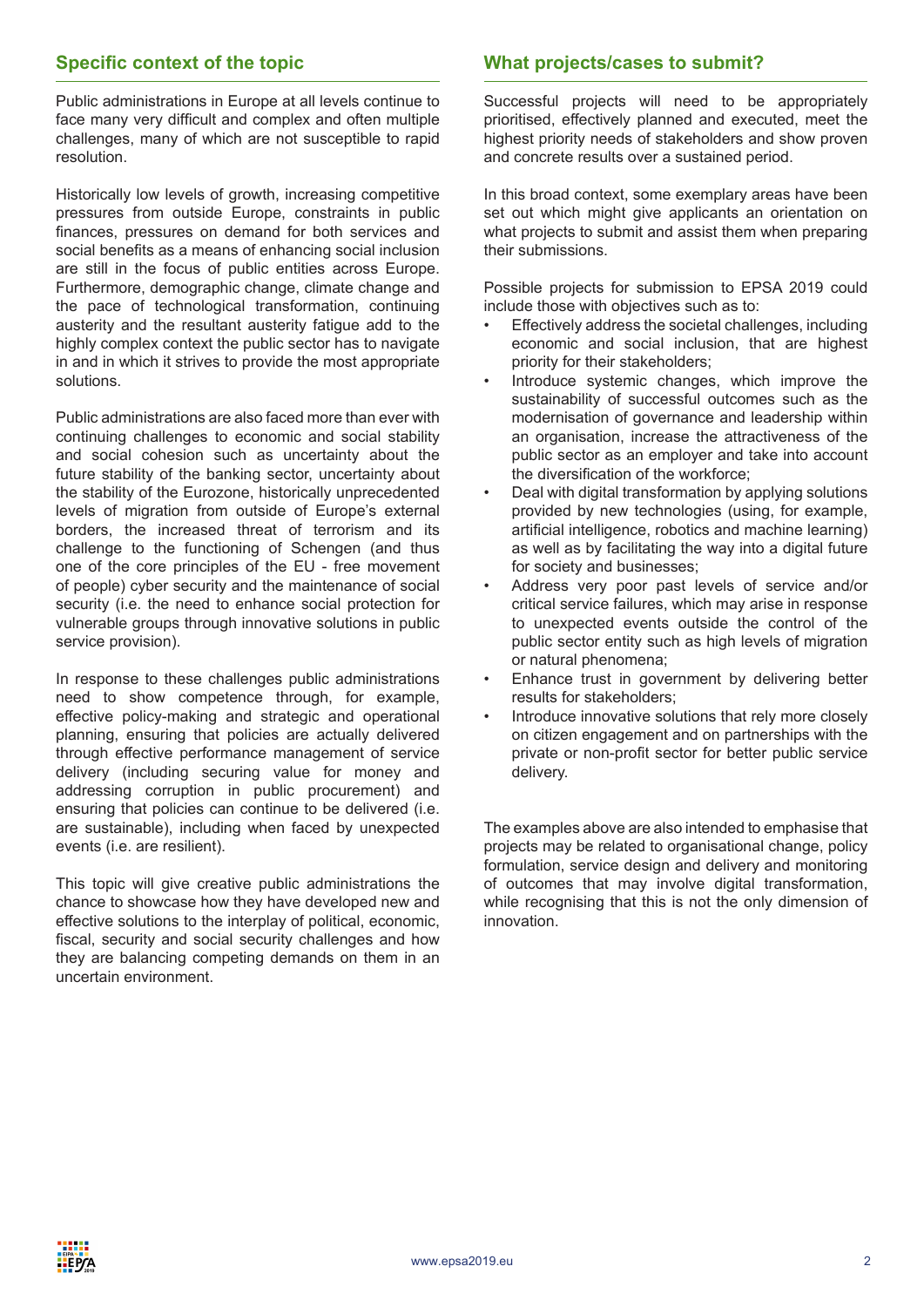These objectives may be achieved by methods such as:

- New policy approaches, better service design, more effective and transparent means of monitoring outcomes and more effective engagement with stakeholders;
- Co-operation across national borders, between different levels of government within a country and/ or between different entities at the same level of government;
- Embedding openness to creative solutions, introducing new processes for engaging staff and other stakeholders in service design, promotion of co-operation across silos, embedding a culture of transparency and openness both internally and with external stakeholders and enhancing the ability of the entity to recruit and retain sufficient numbers of appropriately diverse skilled personnel;
- Strategic changes to service methods (e.g. from direct to delegated service delivery, between different types of delegated service delivery, publicpublic cooperation (including shared services), cooperation between the public sector and civil society or public-private partnerships for new or upgraded infrastructure);
- Inclusive approaches to budgeting, operational and financial management as well as reporting.

# **What types of rewards and recognition can be achieved?**

EPSA 2019 will present awards in three categories



based on the level of administration.

**Category 1:** Projects/cases submitted by organisations from the **European or National level.**

The European level refers to European institutions or agencies and the National level refers to the level of sovereign states.

**Category 2: Projects/cases submitted by organisations** from the **Regional level.**

The Regional level refers to the first level of administrative and political sub-division of a state.

**Category 3:** Projects/cases submitted by organisations from the **Supra-Local or Local level.** 

The Supra-Local and Local level refers to the administrative and political levels below the regional level.

In case of projects that include partners from different levels of government, the administrative category will be defined by the status of the lead applicant as designated by the partners.

This will enable the recognition of good practice at all levels of government, which may include co-operative actions between different levels within the public sector.

There will be three levels of recognition in each administrative category - category Award Winner, Nominees for category award winner and Best Practice Certificate winners.

# **Evaluation criteria**

Submissions will be assessed against the following **six criteria**:

- **1. Innovation:** i.e. the novelty of the solution, the degree to which the case shows a leap of creativity in the practice of public administration and demonstrates a different approach which goes beyond what was previously applied and how this results from a learning, innovation and selfimprovement culture within the entity.
- **2. Stakeholder involvement:** i.e. the case shows evidence of stakeholder involvement, e.g. evidence of citizen, business and civil society co-operation and/or response to consultation, evidence of political support, evidence of intelligent engagement with stakeholders that can influence the design and production of services and of intelligent partnership and governance models.
- **3. Relevance of actions taken:** i.e. the particular needs and constraints of the context, the core needs of target groups and final beneficiaries and how the actions address their real needs.
- **4. Impact/results:** i.e. the realisation of planned objectives and activities by the illustration of proven evidence of benefits, visible impact and tangible results (which may be based on demonstrably high levels of achievement or the achievement of significant improvements from a low base).
- **5. Sustainability:** i.e. the case shows or describes elements which allow it to be sustained beyond an initial period of the realisation of its objectives and of its activities, including considerations of financial sustainability.
- **6. Potential for adaptability by other entities:** i.e. the case has potential value for, and lessons relevant to, other entities because it provides the potential for successful adaptation to other contexts (different Member States and levels of government).